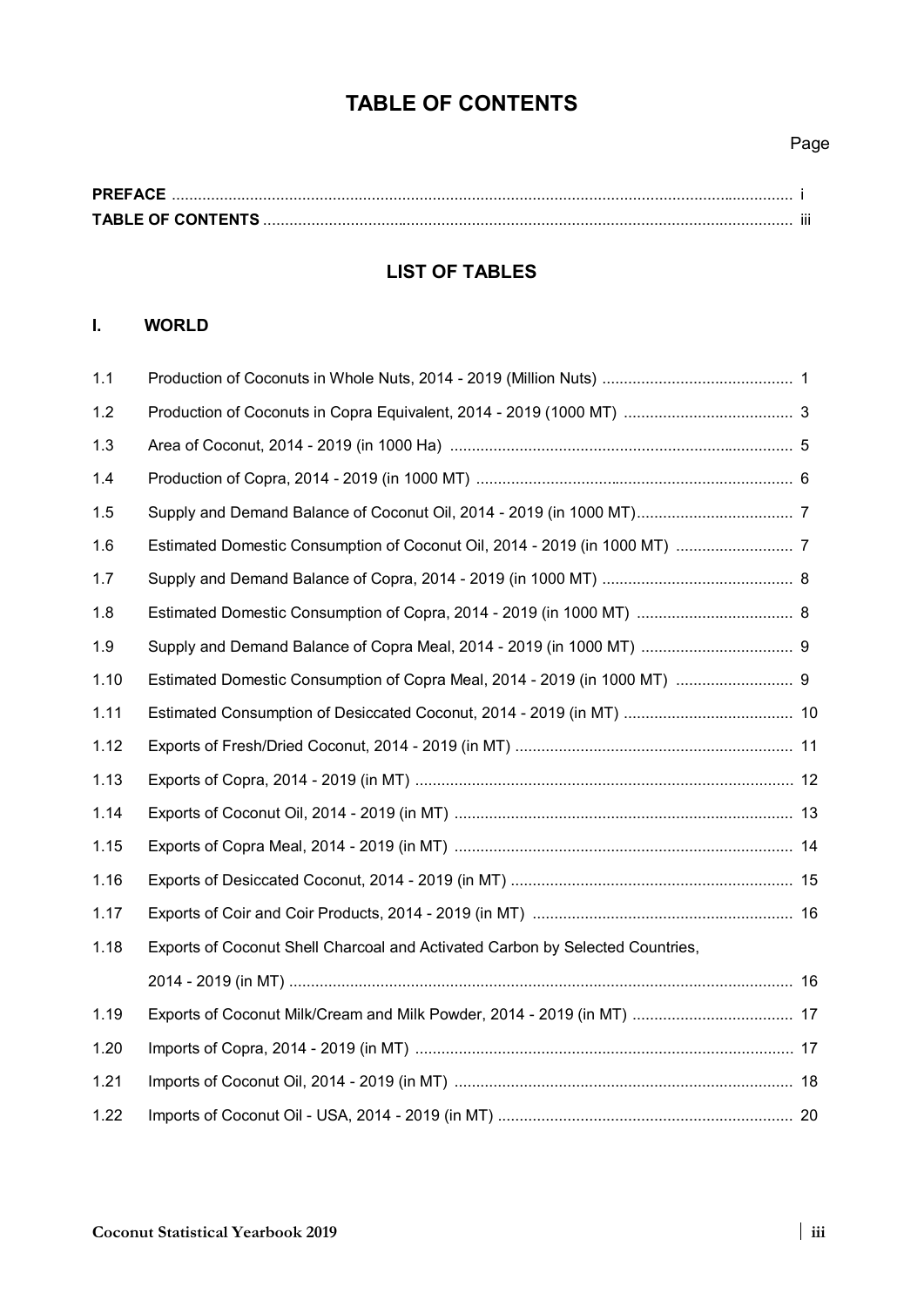| 1.23 |                                                                                              |  |
|------|----------------------------------------------------------------------------------------------|--|
| 1.24 |                                                                                              |  |
| 1.25 |                                                                                              |  |
| 1.26 |                                                                                              |  |
| 1.27 |                                                                                              |  |
| 1.28 |                                                                                              |  |
| 1.29 |                                                                                              |  |
| 1.30 |                                                                                              |  |
| 1.31 |                                                                                              |  |
| 1.32 |                                                                                              |  |
| 1.33 |                                                                                              |  |
| 1.34 |                                                                                              |  |
| 1.35 |                                                                                              |  |
| 1.36 |                                                                                              |  |
| 1.37 |                                                                                              |  |
| 1.38 |                                                                                              |  |
| 1.39 |                                                                                              |  |
| 1.40 |                                                                                              |  |
| 1.41 |                                                                                              |  |
| 1.42 |                                                                                              |  |
| 1.43 |                                                                                              |  |
| 1.44 |                                                                                              |  |
| 1.45 |                                                                                              |  |
| 1.46 |                                                                                              |  |
| 1.47 |                                                                                              |  |
| 1.48 | Monthly Average Price of Copra, 2014 - 2019 (US\$/MT, Philippines/Indonesia, CIF Europe)  36 |  |
| 1.49 | Monthly Average Price of Coconut Oil, 2014 - 2019 (US\$/MT, CIF Rotterdam)  36               |  |
| 1.50 | Monthly Average Price of Copra Meal, 2014 - 2019 (US\$/MT, Domestic Price, Philippines)  36  |  |
| 1.51 | Monthly Average Price of Desiccated Coconut, 2014 - 2019 (US\$/MT, FOB Philippine)  37       |  |
| 1.52 | Monthly Average Price of Shell Charcoal, 2014 - 2019 (US\$/MT, FOB Sri Lanka)  37            |  |
| 1.53 | Monthly Average Price of Activated Carbon, 2014 - 2019 (US\$/MT, FOB Philippines)  37        |  |
| 1.54 | Monthly Average Price of Soybean Oil, 2014 - 2019 (US\$/MT, Dutch FOB Ex-Mill)  38           |  |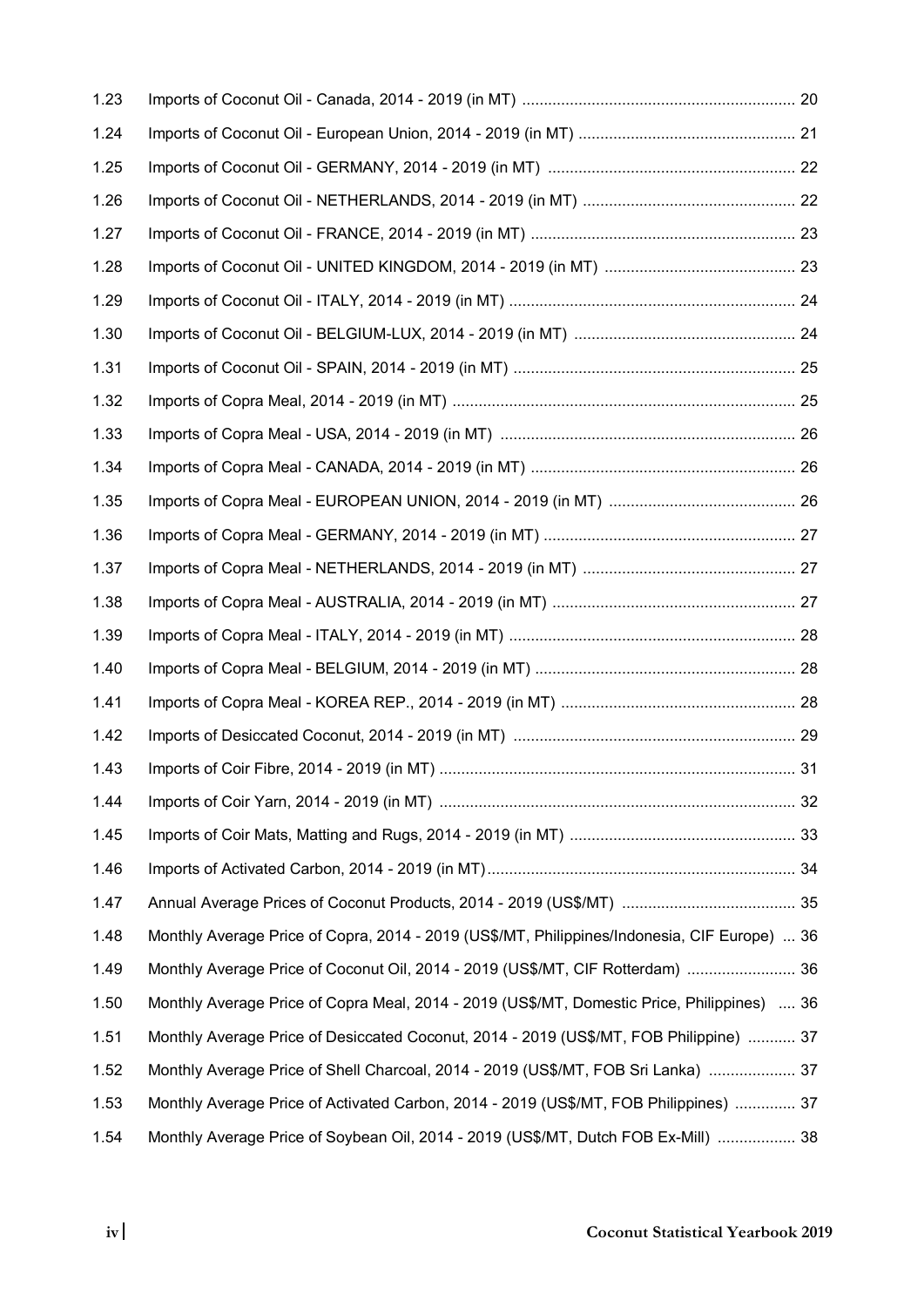| 1.55 |                                                                                           |  |
|------|-------------------------------------------------------------------------------------------|--|
| 1.56 | Monthly Average Price of Palm Kernel Oil, 2014 - 2019 (US\$/MT, CIF Europe)  38           |  |
| 1.57 |                                                                                           |  |
| 1.58 | Production and Utilization of Major Vegetable Oils, 2014/15 - 2019/20 (in Million MT)  40 |  |

#### $II.$ **II. FEDERATED STATES OF MICRONESIA**

#### **III. F I J I**

| 3.1  |                                                                           |  |
|------|---------------------------------------------------------------------------|--|
| 3.2  |                                                                           |  |
| 3.3  |                                                                           |  |
| 3.4  | Contribution From the Coconut Sector to Exports Earnings, 2014 - 2019  44 |  |
| 3.5  |                                                                           |  |
| 3.6  |                                                                           |  |
| 3.7  |                                                                           |  |
| 3.8  |                                                                           |  |
| 3.9  |                                                                           |  |
| 3.10 |                                                                           |  |
| 3.11 |                                                                           |  |
| 3.12 |                                                                           |  |
| 3.13 |                                                                           |  |
| 3.14 |                                                                           |  |
| 3.15 |                                                                           |  |
| 3.16 |                                                                           |  |
| 3.17 |                                                                           |  |
| 3.18 |                                                                           |  |
| 3.19 |                                                                           |  |
| 3.20 |                                                                           |  |
| 3.21 |                                                                           |  |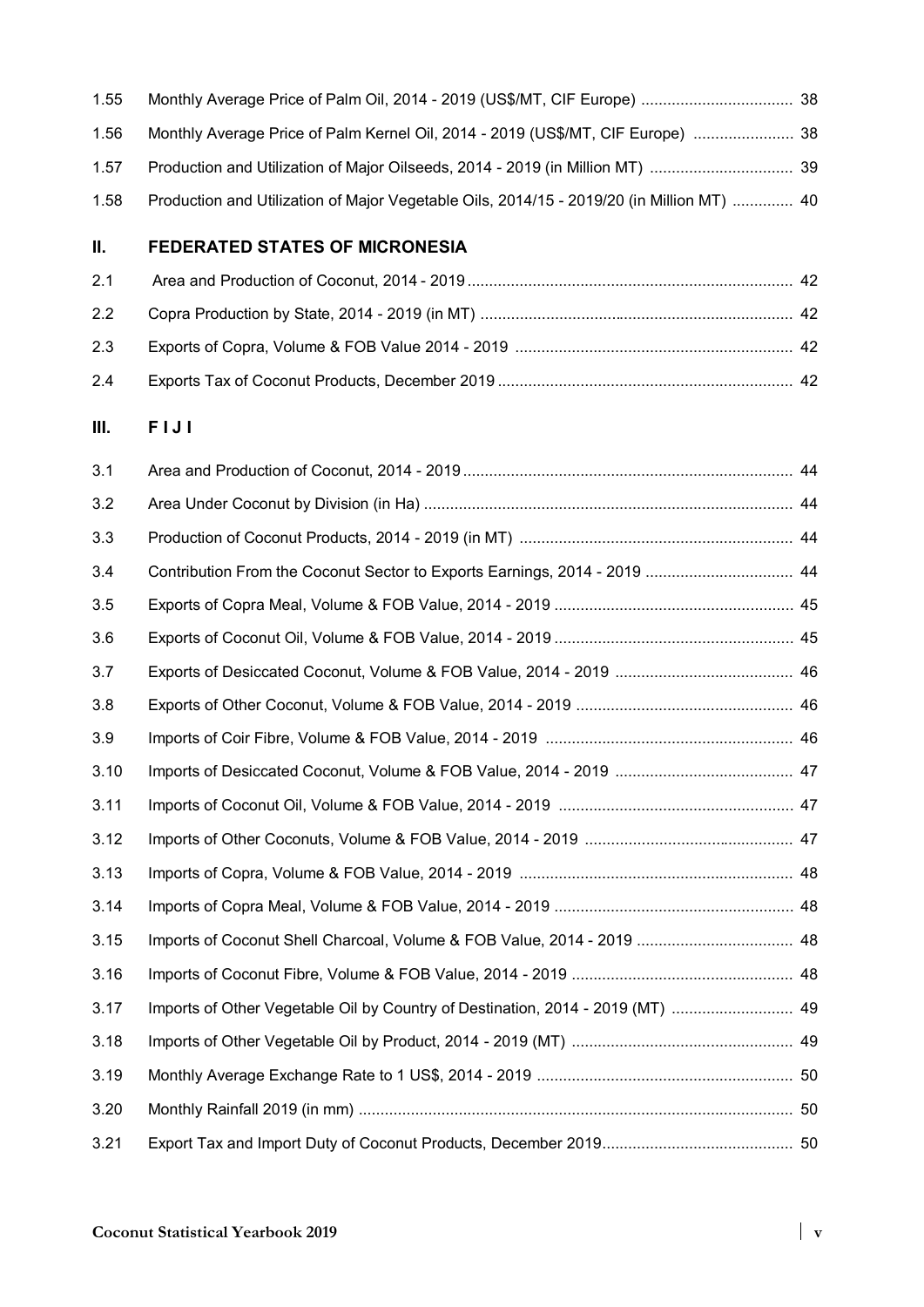## **IV. GUYANA**

| 4.1 |  |
|-----|--|
| 4.2 |  |
| 4.3 |  |
| 4.4 |  |
| 4.5 |  |
| 4.6 |  |
| 4.7 |  |
| 4.8 |  |

#### **V. INDIA**

| 5.1   |                                                                                         |  |
|-------|-----------------------------------------------------------------------------------------|--|
| 5.2   |                                                                                         |  |
| 5.3   |                                                                                         |  |
| 5.4   |                                                                                         |  |
| 5.5   |                                                                                         |  |
| 5.6   | Contribution from the Coconut Sector to Export Earnings, 2013/2014 to 2018/2019  57     |  |
| 5.7   |                                                                                         |  |
| 5.8   |                                                                                         |  |
| 5.9   |                                                                                         |  |
| 5.10  |                                                                                         |  |
| 5.11a |                                                                                         |  |
| 5.11b |                                                                                         |  |
| 5.12  | Monthly Average Domestic Price of Coconuts, 2014 - 2019 (at Alappuzha, Rs/1000 nuts,    |  |
|       |                                                                                         |  |
| 5.13  | Monthly Average Domestic Price of Copra, 2014 - 2019 (at Cochin, Rs./Quintal)  62       |  |
| 5.14  | Monthly Average Domestic Price of Coconut Oil, 2014 - 2019 (at Cochin, Rs./Quintal)  62 |  |
| 5.15  | Monthly Average Domestic Price of Copra Meal, 2014 - 2019 (at Cochin, Rs./Quintal)  63  |  |
| 5.16  |                                                                                         |  |
| 5.17  |                                                                                         |  |
| 5.18  |                                                                                         |  |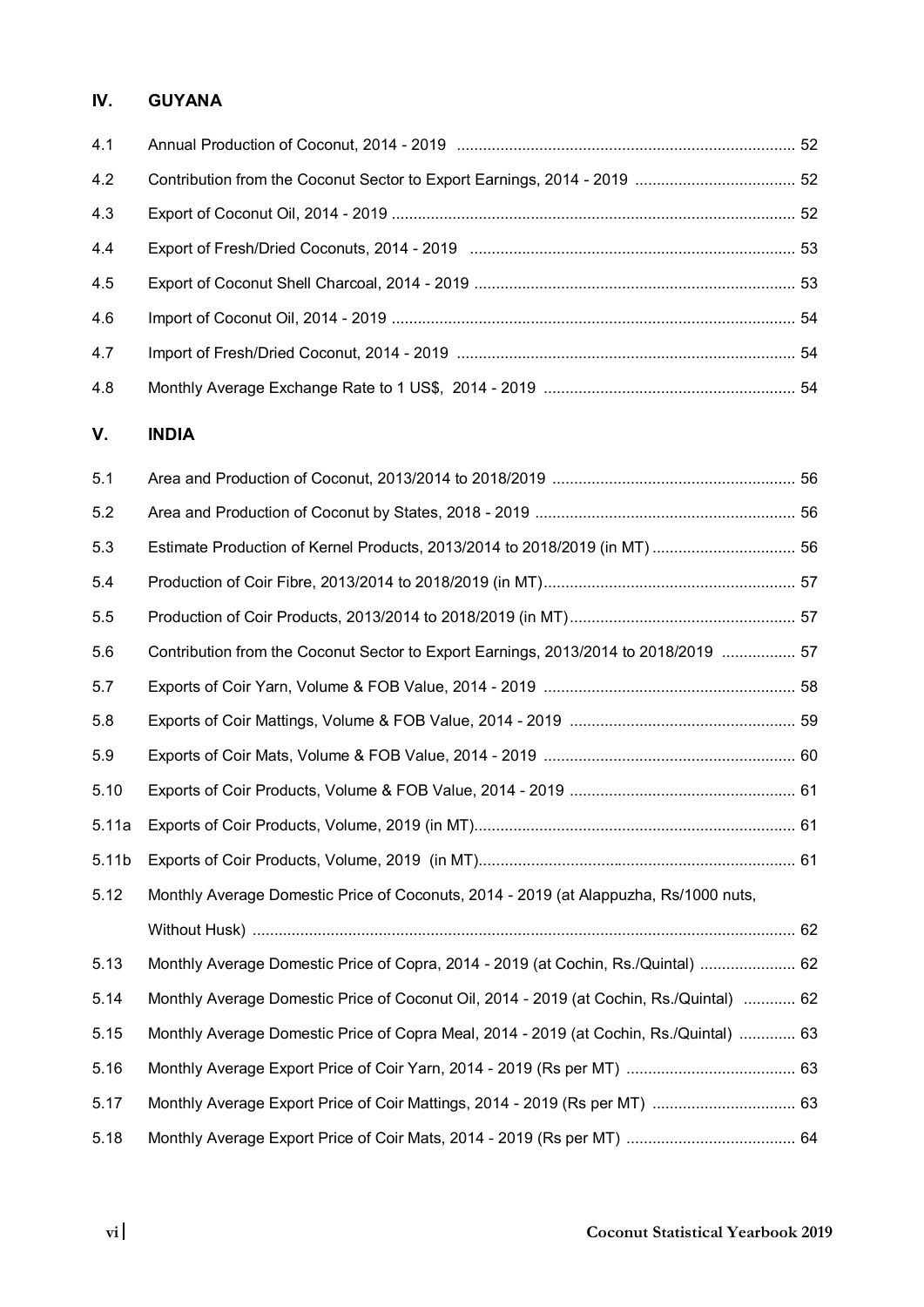| 5.19 |                                                                                            |  |
|------|--------------------------------------------------------------------------------------------|--|
| 5.20 | Export of Coconut Products, 2013 - 2014 to 2018 - 2019 (Quantity in Tons, Value in Million |  |
|      |                                                                                            |  |
| 5.21 |                                                                                            |  |
| 5.23 |                                                                                            |  |
| 5.24 |                                                                                            |  |
| 5.25 |                                                                                            |  |
| 5.26 |                                                                                            |  |
| 5.27 |                                                                                            |  |
| 5.28 |                                                                                            |  |
| 5.29 |                                                                                            |  |
| 5.30 |                                                                                            |  |
| 5.31 |                                                                                            |  |

### **VI. INDONESIA**

| 6.1  |                                                                                           |  |
|------|-------------------------------------------------------------------------------------------|--|
| 6.2  |                                                                                           |  |
| 6.3  |                                                                                           |  |
| 6.4  |                                                                                           |  |
| 6.5  |                                                                                           |  |
| 6.6  | Number of Coconut Oil Factories and Annual Capacity by Province, 2016  75                 |  |
| 6.7  |                                                                                           |  |
| 6.8  |                                                                                           |  |
| 6.9  |                                                                                           |  |
| 6.10 |                                                                                           |  |
| 6.11 |                                                                                           |  |
| 6.12 |                                                                                           |  |
| 6.13 |                                                                                           |  |
| 6.14 | Exports of Other Coconut Products, 2014 - 2019 (Volume in MT, Value in US\$ '000 FOB)  81 |  |
| 6.15 |                                                                                           |  |
| 6.16 | Monthly Average Domestic Price of Copra in Producing Area, 2014 - 2019 (Rp per kg)  85    |  |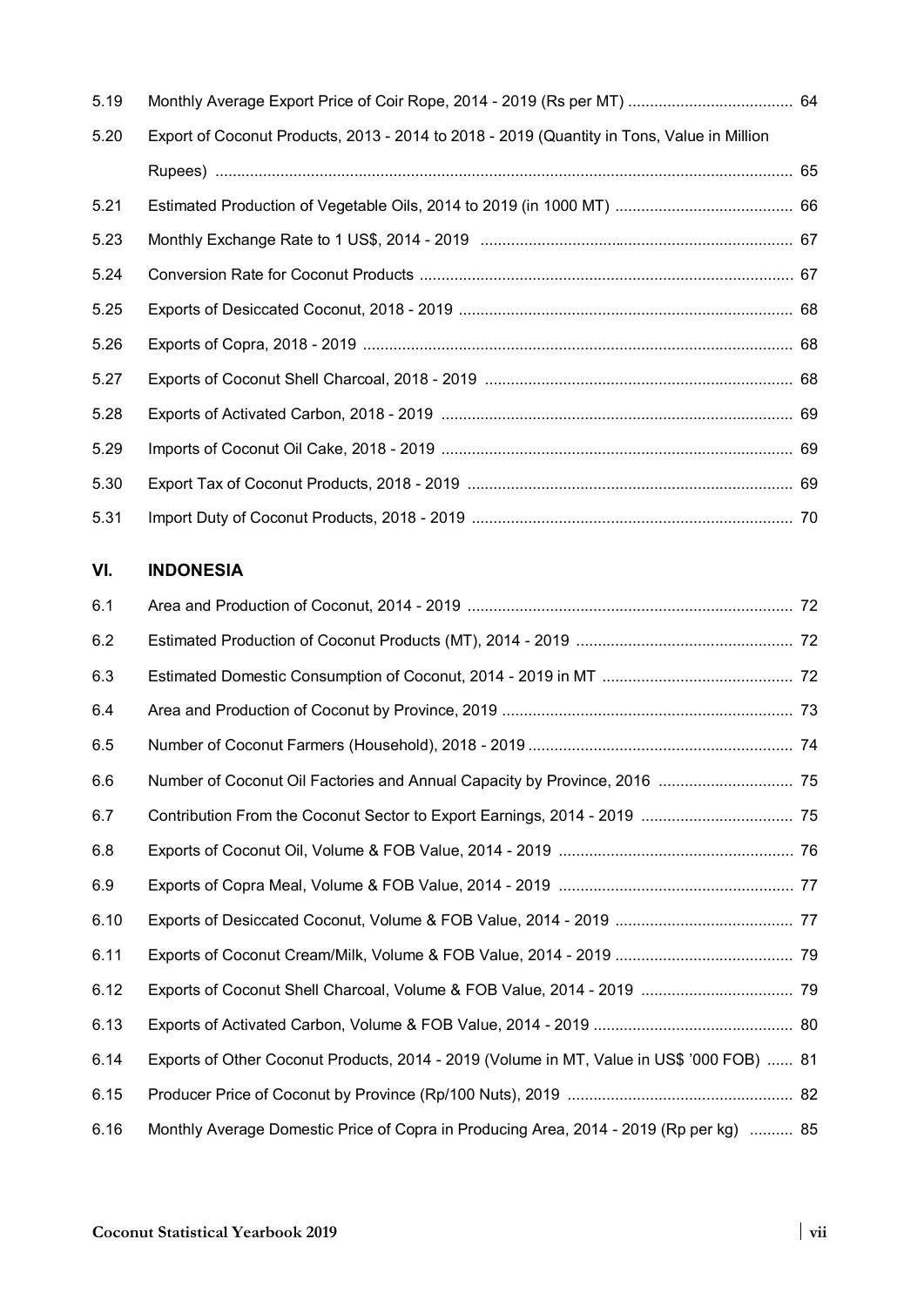| 6.17 |                                                                                           |  |
|------|-------------------------------------------------------------------------------------------|--|
| 6.18 |                                                                                           |  |
| 6.19 | Monthly Average Export Price of Coconut Oil, 2014 - 2019 (US\$ per MT, FOB)  86           |  |
| 6.20 | Monthly Average Export Price of Copra Meal, 2014 - 2019 (US\$ per MT, FOB) 87             |  |
| 6.21 | Monthly Average Export Price of Desiccated Coconut, 2014 - 2019 (US\$ per MT, FOB)  87    |  |
| 6.22 | Monthly Average Export Price of Coconut Shell Charcoal, 2014 - 2019 (US\$ per MT, FOB) 88 |  |
| 6.23 | Monthly Average Export Price of Activated Carbon, 2014 - 2019 (US\$ per MT, FOB)  88      |  |
| 6.24 |                                                                                           |  |
| 6.25 |                                                                                           |  |
| 6.26 |                                                                                           |  |
| 6.27 |                                                                                           |  |

#### **VII. JAMAICA**

| 7.1  |                                                                                     |  |
|------|-------------------------------------------------------------------------------------|--|
| 7.2  |                                                                                     |  |
| 7.3  |                                                                                     |  |
| 7.4  | Target Area and Actual Achievements in Replanting and New Planting, 2014 - 2019  92 |  |
| 7.5  | Target Area and Actual Accomplishments on Coconut Rehabilitation, 2015 - 2019 93    |  |
| 7.6  |                                                                                     |  |
| 7.7  |                                                                                     |  |
| 7.8  |                                                                                     |  |
| 7.9  |                                                                                     |  |
| 7.10 |                                                                                     |  |

## **VIII. KENYA**

| 8.1 |                                                                                       |  |
|-----|---------------------------------------------------------------------------------------|--|
| 8.2 |                                                                                       |  |
| 8.3 |                                                                                       |  |
| 8.4 | Area and Actual Achievements in Replanting and New Planting, 2014 - 2019 97           |  |
| 8.5 | Intercropping & Livestock Integration in Coconut Farms Actual Accomplishments in 2018 |  |
|     |                                                                                       |  |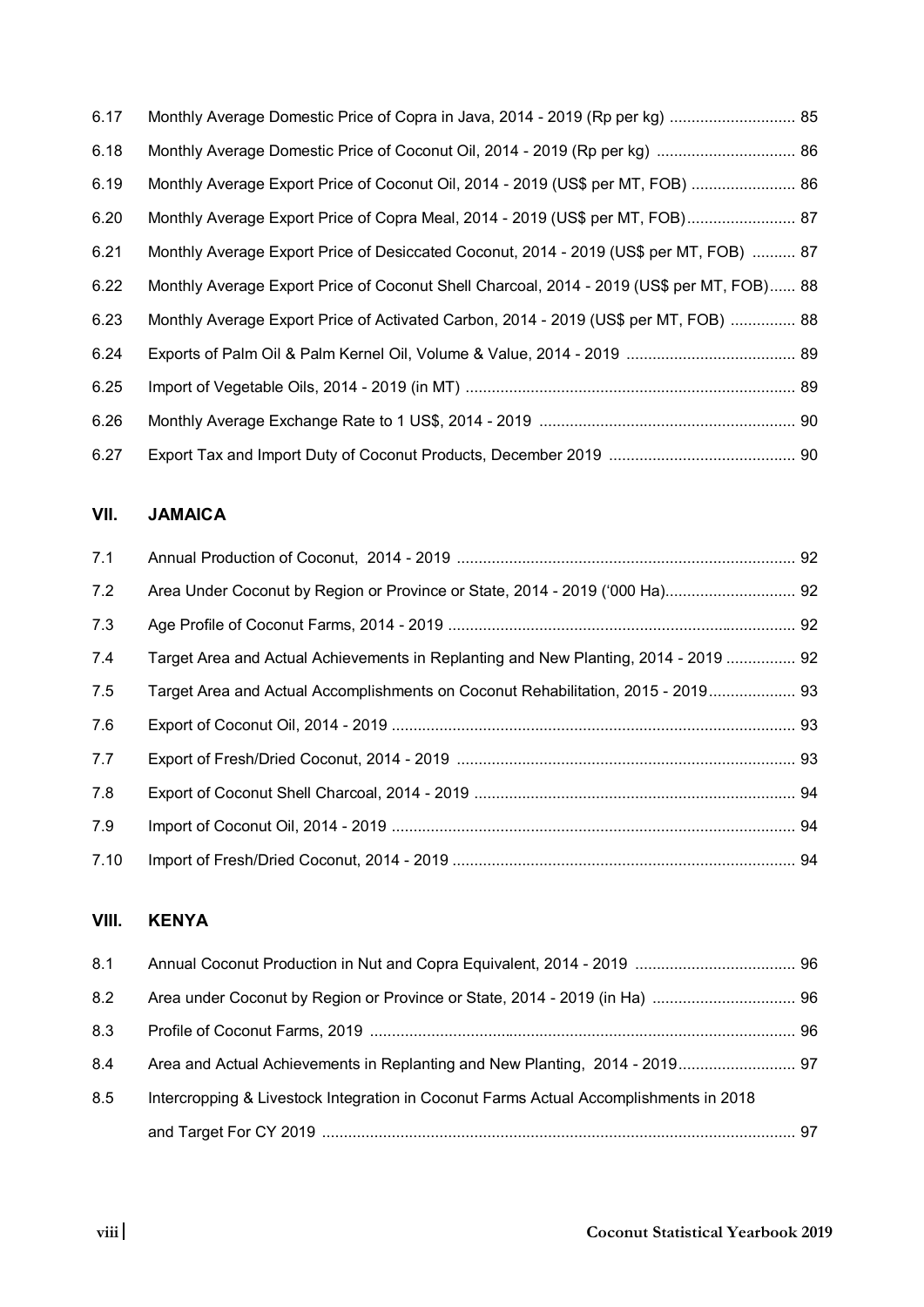| 8.6  | Target Area and Actual Accomplishments on Coconut Rehabilitation by Fertilization in 2018 |  |
|------|-------------------------------------------------------------------------------------------|--|
|      |                                                                                           |  |
| 8.7  |                                                                                           |  |
| 8.8  |                                                                                           |  |
| 8.9  |                                                                                           |  |
| 8.10 | Average FOB Price of Major Coconut Products per Metric Ton in US\$, 2014 - 2019  99       |  |

#### **IX. KIRIBATI**

| 9.1 |  |
|-----|--|
| 9.2 |  |
| 9.3 |  |
| 9.4 |  |
| 9.5 |  |
| 9.6 |  |
| 9.7 |  |
| 9.8 |  |

### **X. MALAYSIA**

| 10.1  |  |
|-------|--|
| 10.2  |  |
| 10.3  |  |
| 10.4  |  |
| 10.5  |  |
| 10.6  |  |
| 10.7  |  |
| 10.8  |  |
| 10.9  |  |
| 10.10 |  |
| 10.11 |  |
| 10.12 |  |
| 10.13 |  |
| 10.14 |  |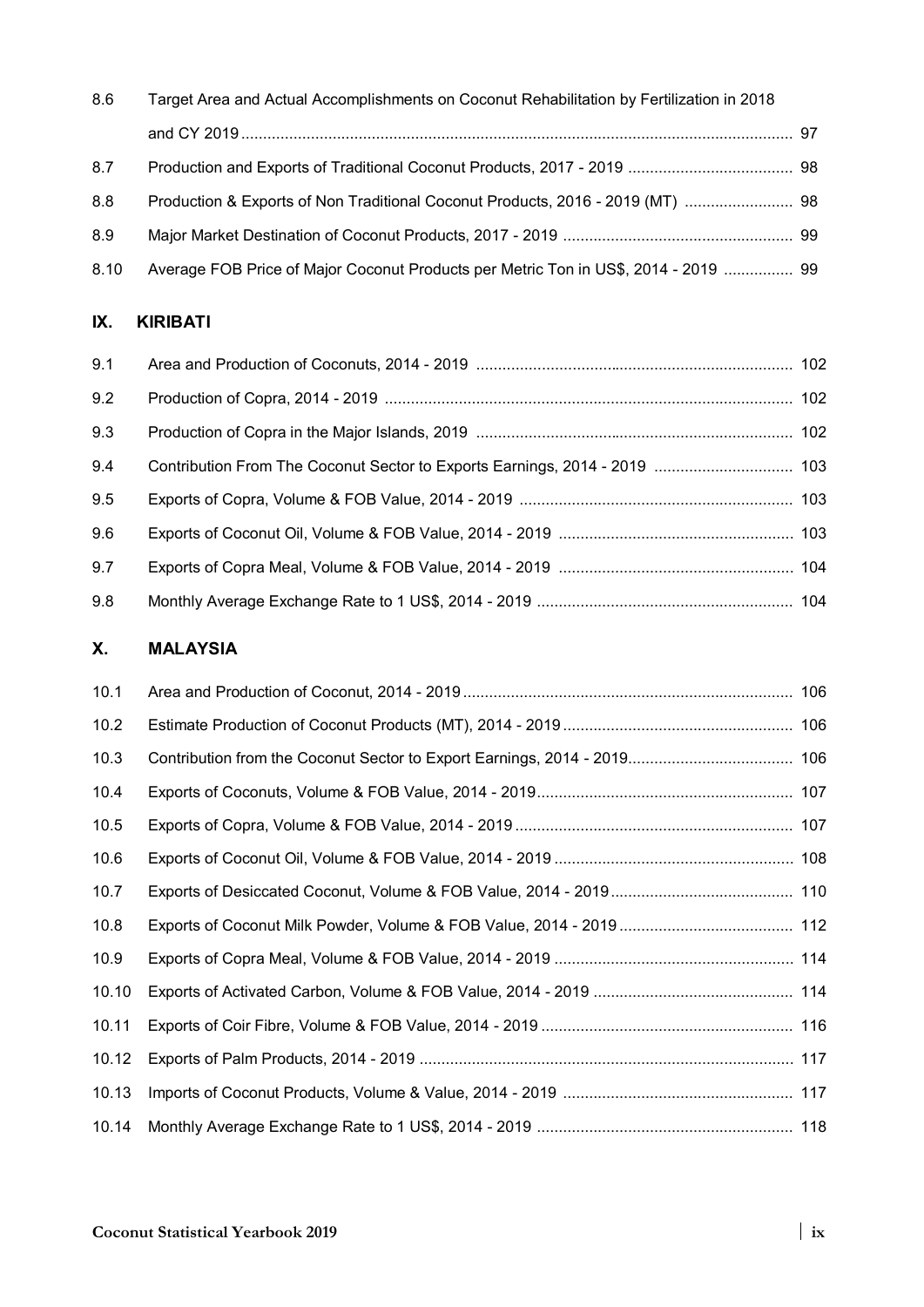#### **XI. MARSHALL ISLANDS**

| 11.1 |                                                                                  |  |
|------|----------------------------------------------------------------------------------|--|
|      | 11.2 Copra Production (MT) by Atolls/Islands, Price and Income, 2014 - 2019  120 |  |
| 11.3 | Exports of Coconut Oil and Copra Meal, Volume & FOB Value, 2014 - 2019  120      |  |

#### **XII. PAPUA NEW GUINEA**

| 12.2 |  |
|------|--|
| 12.3 |  |
| 12.4 |  |
| 12.5 |  |
| 12.6 |  |
| 12.7 |  |
| 12.8 |  |

#### **XIII. PHILIPPINES**

| 13.1  |                                                                            |  |
|-------|----------------------------------------------------------------------------|--|
| 13.2  |                                                                            |  |
| 13.3  |                                                                            |  |
| 13.4  |                                                                            |  |
| 13.5  |                                                                            |  |
| 13.6  |                                                                            |  |
| 13.7  |                                                                            |  |
| 13.8  |                                                                            |  |
| 13.9  | Coconut Oil Supply and Demand, 2014 - 2019 ('000 MT Copra Equivalent)  128 |  |
| 13.10 |                                                                            |  |
| 13.11 |                                                                            |  |
| 13.12 |                                                                            |  |
| 13.13 |                                                                            |  |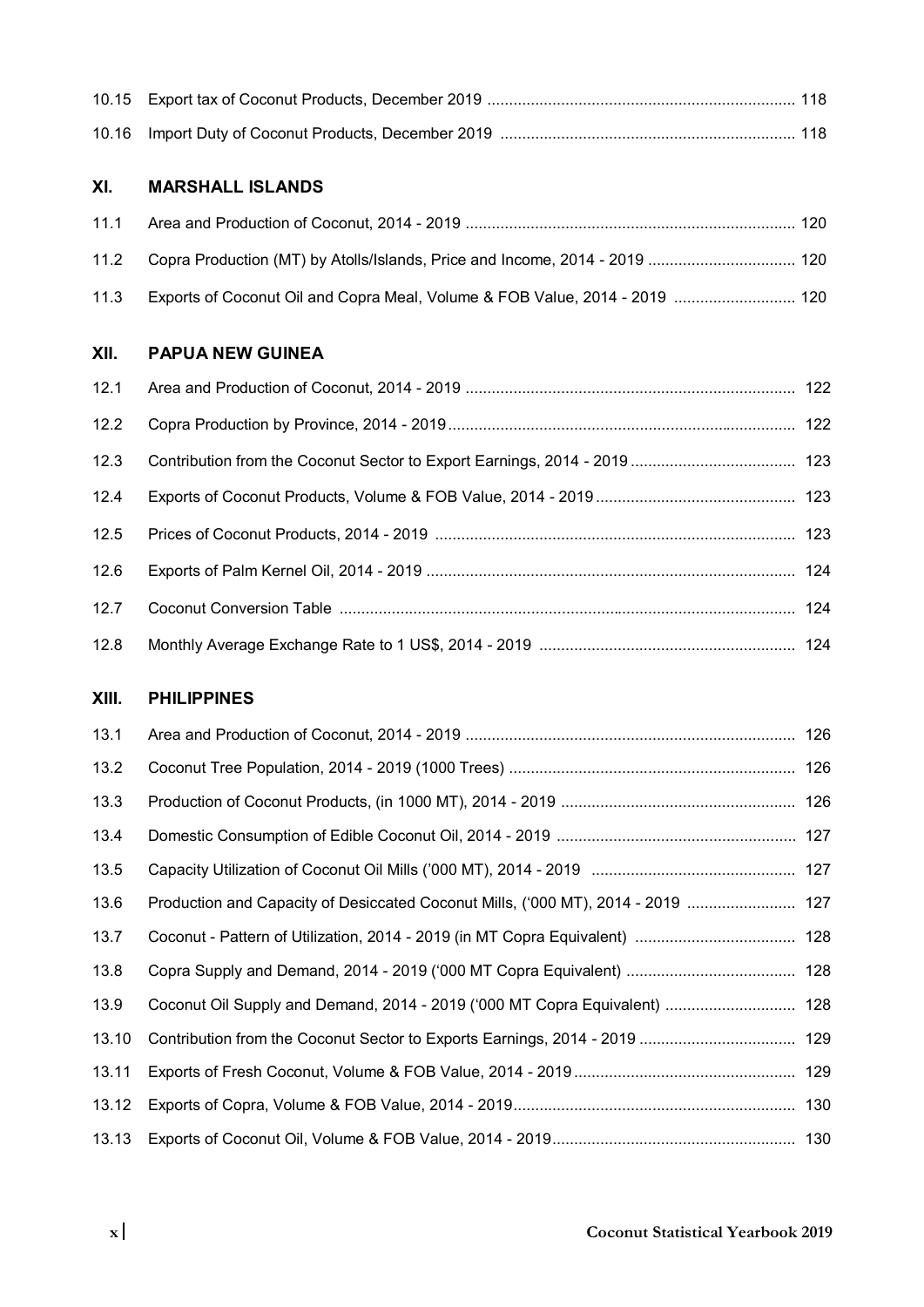| 13.14 |                                                                                         |  |
|-------|-----------------------------------------------------------------------------------------|--|
| 13.15 |                                                                                         |  |
| 13.16 | Exports of Coconut Shell Charcoal, Volume & FOB Value, 2014 - 2019  134                 |  |
| 13.17 |                                                                                         |  |
| 13.18 | Exports of Powdered Coconut Milk, Volume & FOB Value, 2014 - 2019  135                  |  |
| 13.19 |                                                                                         |  |
| 13.20 |                                                                                         |  |
| 13.21 |                                                                                         |  |
| 13.22 |                                                                                         |  |
| 13.23 | Exports of Other Coconut Products, 2014 - 2019, Volume in MT, Value in FOB US\$  139    |  |
| 13.24 | Monthly Average Domestic Price of Husked Nuts, 2014 - 2019 (Peso per MT)  140           |  |
| 13.25 |                                                                                         |  |
| 13.26 | Monthly Average Export Price of Copra, 2014 - 2019 (US\$ per MT, FOB)  141              |  |
| 13.27 | Monthly Average Domestic Price of Coconut Oil, 2014 - 2019 (Pesos per MT)  141          |  |
| 13.28 | Monthly Average Export Price of Coconut Oil, 2014 - 2019 (US\$ per MT)  142             |  |
| 13.29 | Monthly Average Domestic Price of Copra Meal, 2014 - 2019 (US\$ per MT, FOB)  142       |  |
| 13.30 | Monthly Average Export Price of Copra Meal, 2014 - 2019 (US\$ per MT, FOB)  143         |  |
| 13.31 | Average Domestic Price of Desiccated Coconut, 2014 - 2019 (Pesos per MT, FOB)  143      |  |
| 13.32 | Monthly Average Export Price of Desiccated Coconut, 2014 - 2019 (US\$ per MT, FOB)  144 |  |
| 13.33 | Average Export Price of Coconut Shell Charcoal, 2014 - 2019 (US\$ per MT, FOB)  144     |  |
| 13.34 | Monthly Average Export Price of Activated Carbon, 2014 - 2019 (US\$ per MT, FOB)  145   |  |
| 13.35 | Monthly Average Exchange Rate to 1 US\$, 2014 - 2019 (US\$ per MT, FOB)  145            |  |
| 13.36 |                                                                                         |  |
| 13.37 |                                                                                         |  |
| 13.38 |                                                                                         |  |
| 13.39 |                                                                                         |  |

#### **XIV. SAMOA**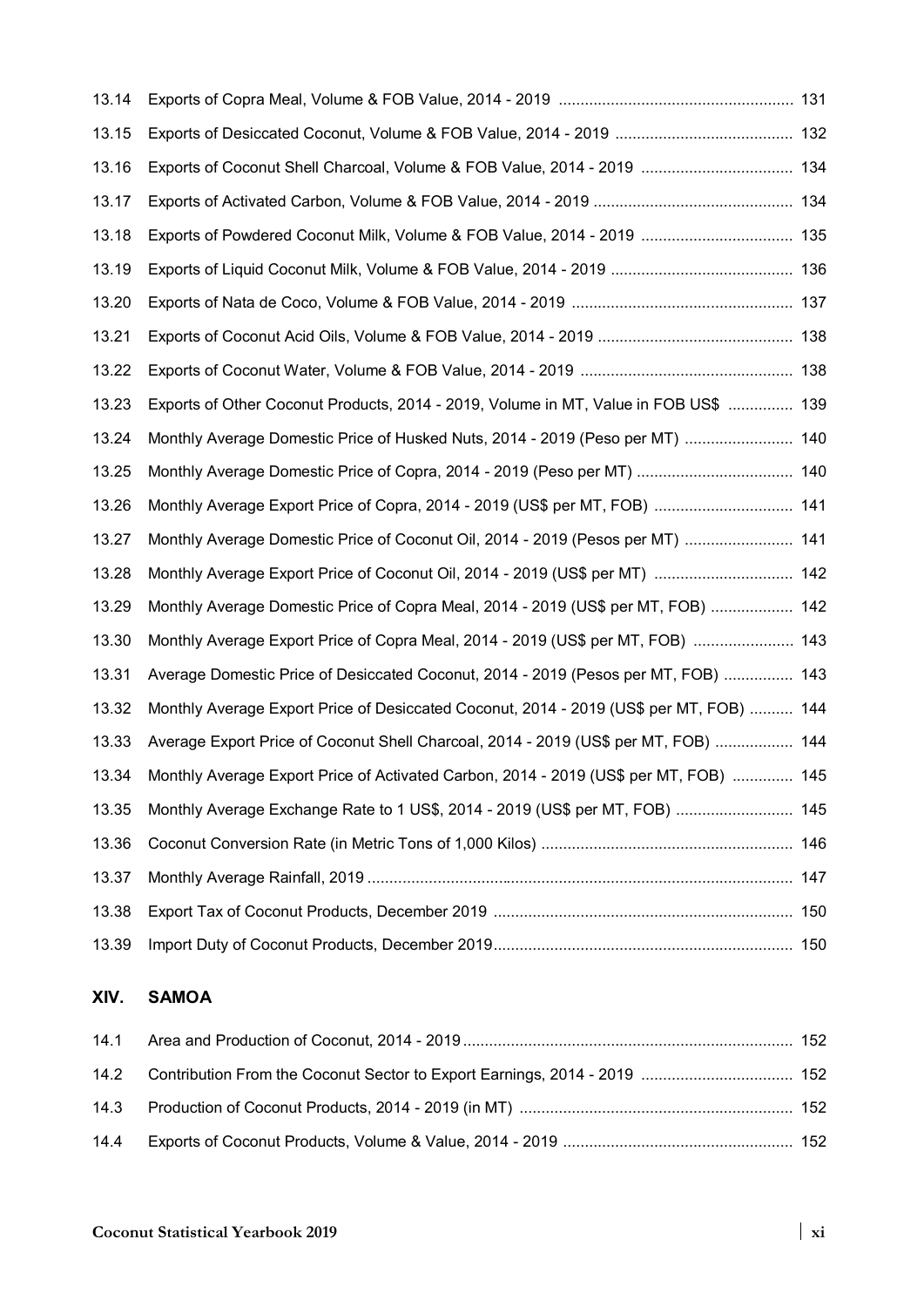| 14.6 |  |
|------|--|
|      |  |
|      |  |
| 14.9 |  |
|      |  |

#### **XV. SOLOMON ISLANDS**

| 15.1  |  |
|-------|--|
| 15.2  |  |
| 15.3  |  |
| 15.4  |  |
| 15.5  |  |
| 15.6  |  |
| 15.7  |  |
| 15.8  |  |
| 15.9  |  |
| 15.10 |  |
| 15.11 |  |

## **XVI. SRI LANKA**

| 16.1  |                                                                                 |  |
|-------|---------------------------------------------------------------------------------|--|
| 16.2  | Distribution of Coconut Small Holdings and Estates by Districts, 2016/2017  160 |  |
| 16.3  |                                                                                 |  |
| 16.4  |                                                                                 |  |
| 16.5  |                                                                                 |  |
| 16.6  |                                                                                 |  |
| 16.7  |                                                                                 |  |
| 16.8  |                                                                                 |  |
| 16.9  |                                                                                 |  |
| 16.10 |                                                                                 |  |
| 16.11 |                                                                                 |  |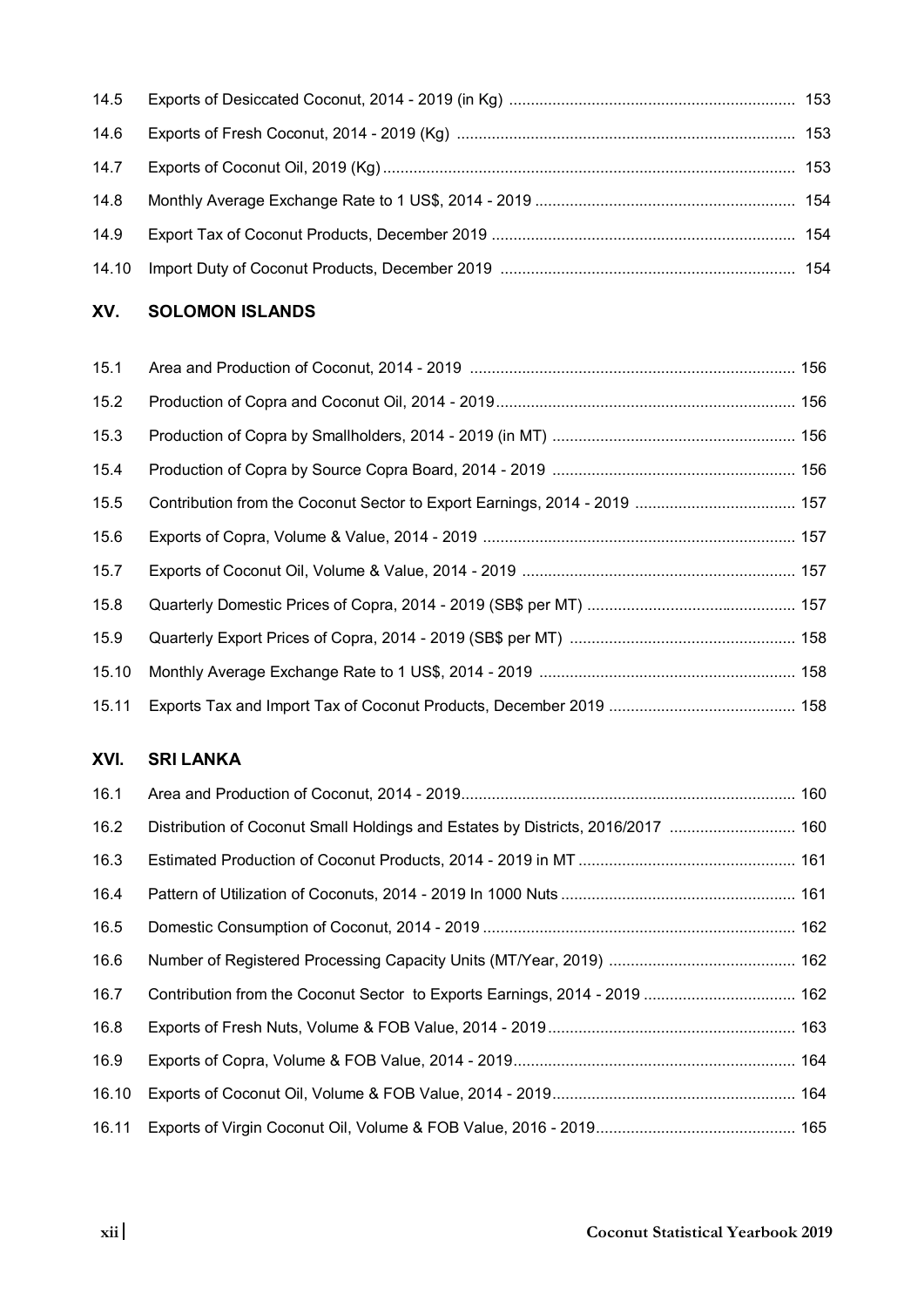| 16.12 |                                                                                              |  |
|-------|----------------------------------------------------------------------------------------------|--|
| 16.13 |                                                                                              |  |
| 16.14 |                                                                                              |  |
| 16.15 | Exports of Powdered Coconut Milk, Volume & FOB Value, 2014 - 2019  168                       |  |
| 16.16 |                                                                                              |  |
| 16.17 |                                                                                              |  |
| 16.18 |                                                                                              |  |
| 16.19 |                                                                                              |  |
| 16.20 |                                                                                              |  |
| 16.21 |                                                                                              |  |
| 16.22 |                                                                                              |  |
| 16.23 | Exports of Coconut Shell Charcoal, Volume & FOB Value, 2014 - 2019  172                      |  |
| 16.24 |                                                                                              |  |
| 16.25 |                                                                                              |  |
| 16.26 |                                                                                              |  |
| 16.27 | Monthly Average Domestic Price of Fresh Nuts, 2014 - 2019 (Rs per 1000 nuts)  176            |  |
| 16.28 | Monthly Average Domestic Price of Copra (MS-1), 2014 - 2019 (Rs./Metric Ton)  176            |  |
| 16.29 | Monthly Average Domestic Price of Coconut Oil, 2014 - 2019 (Rs per MT)  177                  |  |
| 16.30 | Monthly Average Export Price of Coconut Oil, 2014 - 2019 (US\$ per MT, FOB Colombo) 177      |  |
| 16.31 | Monthly Average Domestic Price of Desiccated Coconut, 2014 - 2019 (Rs per MT)  178           |  |
| 16.32 | Monthly Average Export Price of Desiccated Coconut, 2014 - 2019 (US\$ per MT, FOB            |  |
|       |                                                                                              |  |
| 16.33 | Monthly Average Domestic Price of Mattress Fibre, 2014 - 2019 (Rs per MT)  179               |  |
| 16.34 | Monthly Average Export Price of Mattress Fibre, 2014 - 2019 (US\$ per MT, FOB Colombo).  179 |  |
| 16.35 | Monthly Average Domestic Price of Bristle Fibre (01Tie), 2014 - 2019 (Rs per MT) 180         |  |
| 16.36 | Monthly Average Export Price of Bristle Fibre, 2014 - 2019 (US\$ per MT, FOB Colombo)  180   |  |
| 16.37 | Monthly Average Domestic Price of Coconut Shell Charcoal, 2014 - 2019 (Rs per MT) 181        |  |
| 16.38 | Monthly Average Export Price of Coconut Shell Charcoal, 2014 - 2019 (US\$ per MT, FOB        |  |
|       |                                                                                              |  |
| 16.39 | Monthly Average Export Price of Activated Carbon, 2014 - 2019 (US\$ per MT) 182              |  |
| 16.40 |                                                                                              |  |
| 16.41 |                                                                                              |  |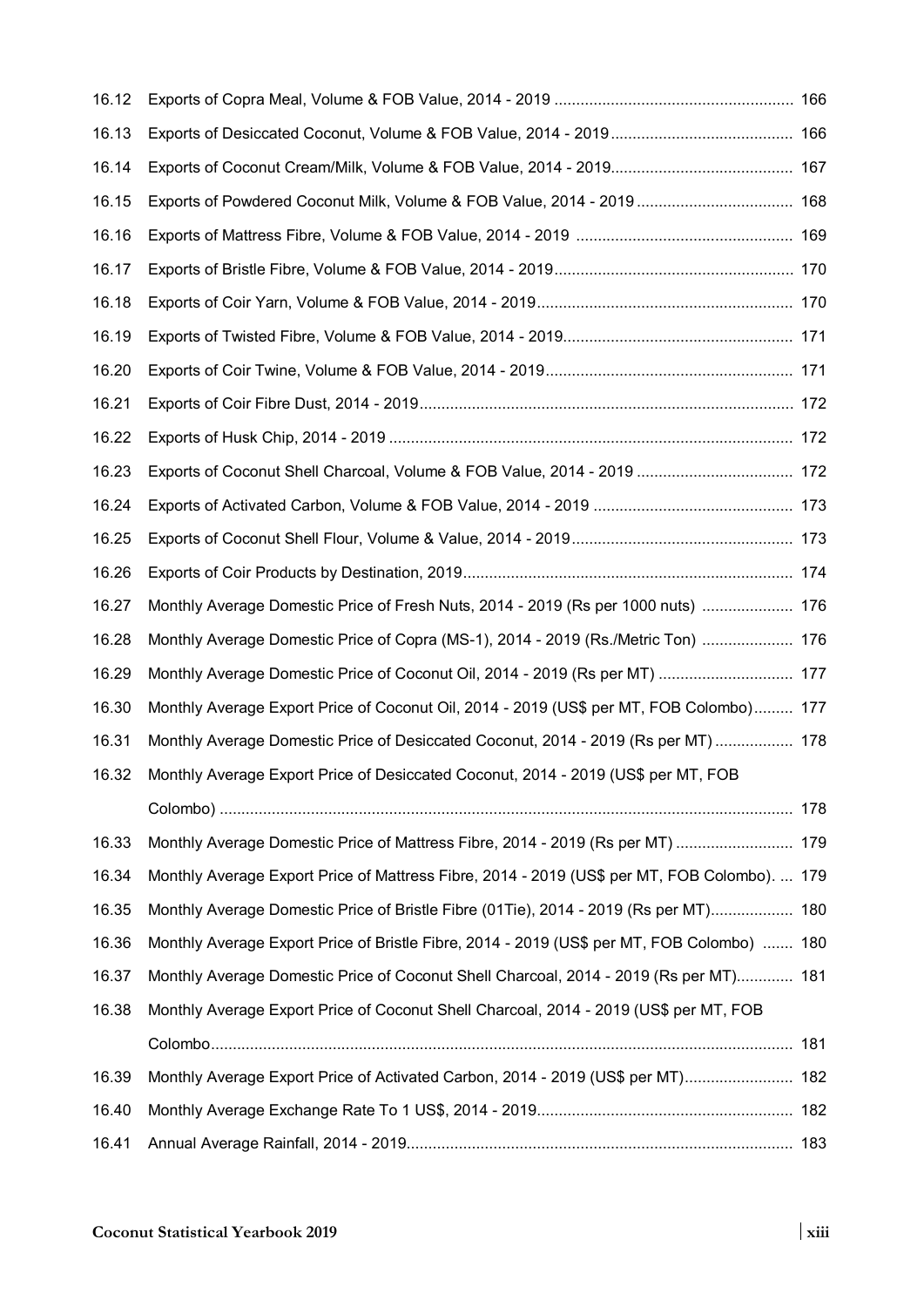#### **XVII. THAILAND**

| 17.1  |                                                                                       |  |
|-------|---------------------------------------------------------------------------------------|--|
| 17.2  |                                                                                       |  |
| 17.3  |                                                                                       |  |
| 17.4  |                                                                                       |  |
| 17.5  |                                                                                       |  |
| 17.6  |                                                                                       |  |
| 17.7  |                                                                                       |  |
| 17.8  |                                                                                       |  |
| 17.9  |                                                                                       |  |
| 17.10 |                                                                                       |  |
| 17.11 |                                                                                       |  |
| 17.12 | Monthly Average Domestic Price of Crude Coconut Oil, 2014 - 2019 (in Baht/MT)  192    |  |
| 17.13 | Monthly Average Domestic Price of Purified Coconut Oil, 2014 - 2019 (in Baht/MT)  193 |  |
| 17.14 |                                                                                       |  |
| 17.15 |                                                                                       |  |
| 17.16 |                                                                                       |  |
| 17.17 |                                                                                       |  |

## **XVIII. TIMOR LESTE**

|      | 196.2 Contribution from the Coconut Sector to Export Earnings, 2014 - 2019  196 |  |
|------|---------------------------------------------------------------------------------|--|
|      |                                                                                 |  |
| 18.4 |                                                                                 |  |

#### **XIX. TONGA**